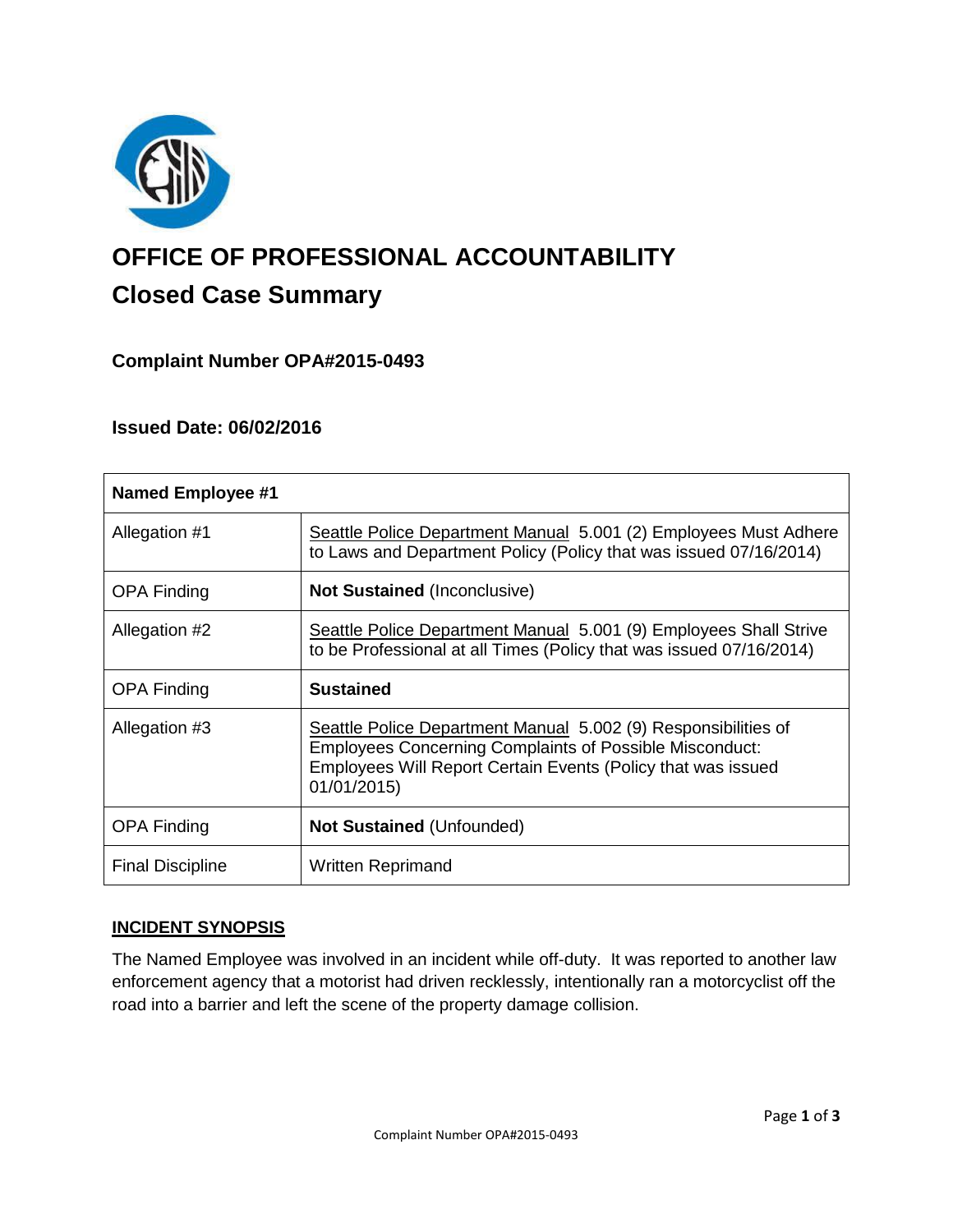## **COMPLAINT**

The complainant, another law enforcement agency, stated that the Named Employee was a suspect in their hit and run investigation. It was alleged that the Named Employee was not professional in response to the other law enforcement agency's efforts to contact him. It was further alleged that the Named Employee failed to notify his supervisor that he was the subject of a criminal investigation.

## **INVESTIGATION**

The OPA investigation included the following actions:

- 1. Review of the complaint phone call
- 2. Search for and review of all relevant records and other evidence
- 3. Interview of witnesses
- 4. Interview of SPD employees

# **ANALYSIS AND CONCLUSION**

Based on the investigation conducted by another law enforcement agency and the interviews conducted by OPA, the OPA Director was unable to find a preponderance of evidence to either prove or disprove that the Named Employee violated Washington State law during this incident. The Named Employee and two witnesses agree that the Named Employee used an obscene hand gesture to inform the motorcyclist of his (the Named Employee's) displeasure regarding the motorcyclist's driving. The Named Employee's behavior, as described by the other off-duty SPD officer who was in the car, was rude, unprofessional and served only to escalate and exacerbate the situation. It was completely unnecessary. Secondly, the Named Employee's failure to take reasonable steps to contact the other law enforcement agency following their two visits and multiple business cards left at the Named Employee's residence of record with the Department of Licensing was also unprofessional. Even if it is true that the Named Employee did not connect the business cards and the note to contact the other law enforcement agency with the previous incident involving the motorcyclist, as a police officer himself, the Named Employee had a professional obligation to try more than one time to get in touch and assist a fellow law enforcement officer. It is the other law enforcement officer's statements to OPA that the Named Employee's lack of response and unconcerned attitude when eventually contacted undermined the other law enforcement officer's opinion of the Named Employee and, potentially, other SPD officers by extension. The Named Employee did not report in writing to his supervisor that he was the subject of this criminal investigation. There is inconclusive evidence to prove or disprove that the Named Employee knew he was the subject of a criminal investigation prior to being contacted by his supervisor. When the Named Employee's supervisor contacted the Named Employee to tell him that the other law enforcement agency wanted to talk with him, it was then obvious to both the Named Employee and his supervisor that the Named Employee was the subject of a criminal investigation. This effectively satisfied the requirement that the Named Employee notify his supervisor of the investigation.